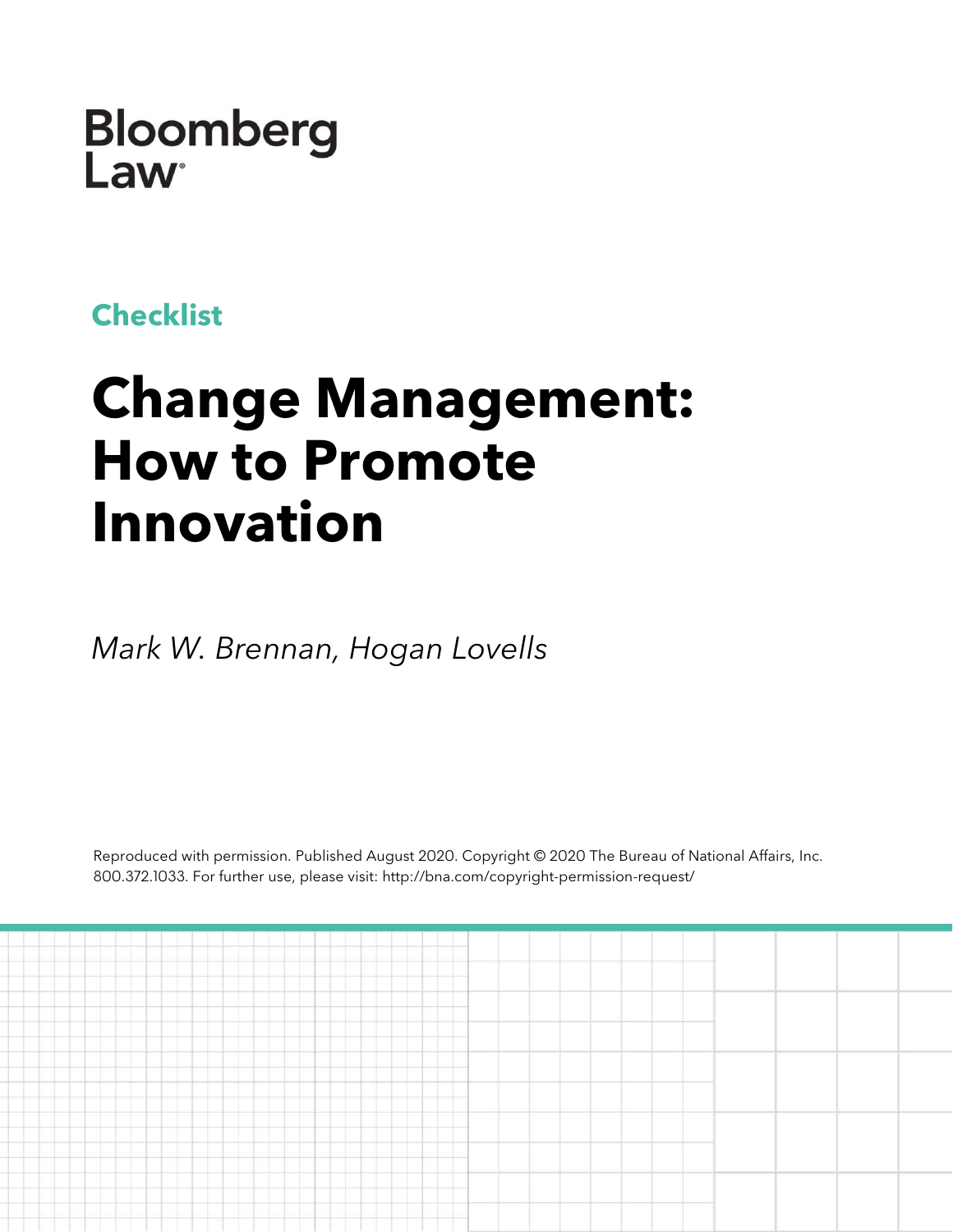## **Change Management: How to Promote Innovation**

#### *Contributed by [Mark W. Brennan,](https://www.hoganlovells.com/en/mark-brennan) Hogan Lovells*

With so many parts of our world in flux, it can be difficult to focus on much beyond the demands right in front of us. Innovation can seem like a luxury at a time when everything feels like a challenge. But innovating is more critical than ever, and it helps to remember that big changes often start with small acts. This article provides concrete steps for fostering innovation in your law practice.

#### **1. Accept that everything can be done better. And then figure out how.**

Pretty much anything can be done differently, and perhaps better. That's not an easy thing to remember for lawyers who are trained to focus on precedent, but being conscious of our own tendencies to revert to the known is half the battle.

Even if you embrace the idea that improvement is always possible, how do you actually change your ways when everything seems to be working just fine—especially in an environment where time is already a precious commodity? There are a few concrete steps that you can take to help illuminate the possibilities and spark creativity:

Ask for feedback. Talk to your colleagues, especially team members whose opinions might not normally be sought. There's more about listening and collaboration with stakeholders later on in this article, but this instance refers to establishing a learned behavior, a habit of welcoming feedback regardless of perceived success or failure.

*Brainstorm*. Embrace new types of ideation traditionally adopted by more 'cutting edge' industries. Go beyond your comfort zone and welcome seemingly wild ideas that you can build on and test that address real problems. Brainstorming helps get people unstuck, injects insights from a broader group, builds enthusiasm, and enhances collaboration.

*Seek novel sources of inspiration*. Think about how other industries solve problems—how does a musician, an entrepreneur, or a medical professional approach a challenge? A lawyer works with several clients in different industries every day. Hone in on these questions when you're reading, listening, watching your preferred content. How do others spot opportunities? How do they adapt and respond in the moment? What drives their decision making? What would they do in your shoes? And of course embrace your diverse colleagues who have unique backgrounds and interests.

#### **2. Diversify your teams**

Innovation and change are team sports—and you need to have the right team. Even before the global conversation around diversity and inclusion accelerated, businesses have been holding both themselves and their outside counsel increasingly accountable to making meaningful change in this area. Hogan Lovells is one of many firms that collaborated with both clients and management to meet Mansfield Certification Plus for [Mansfield Rule 2.0.](https://www.diversitylab.com/pilot-projects/mansfield-rule-2-0/) The results of this push have led to more diverse and inclusive teams, and these teams have often been the drivers of innovation at law firms and beyond.

Diverse and inclusive teams are not only innovative, but they deliver better results for clients. A 2017 [study](https://www.bcg.com/publications/2018/how-diverse-leadership-teams-boost-innovation) by the Boston Consulting Group, which surveyed employees at more than 1,700 companies in eight countries across a diverse set of industries and sizes, found that companies with more diverse management teams have 19% higher revenues due to innovation (revenues from products/services launched in the past 3 years).

The key isn't just having diverse people, but also in fostering space for allowing that diversity to make a difference, according to several studies cited in Scientific American. Diversity has only an incremental impact without inclusion, cultivating the space and mindset to allow those diverse people to have a voice, to facilitate non-diverse people to be changed by that interaction, to encourage and embrace alternatives and to challenge the ways we have always done it. Diversity is not only a metric to strive for, it is an integral part of innovation and building a successful, resilient business.

#### **3. Don't be afraid to fail**

This seems anathema in our results-driven world, but science backs it up.

Ensure that your team is working with a growth mindset. Having a growth mindset means that you believe achievement comes from practice, not natural brilliance. If you believe this, then failure becomes your teacher and guide, rather than a condemnation.